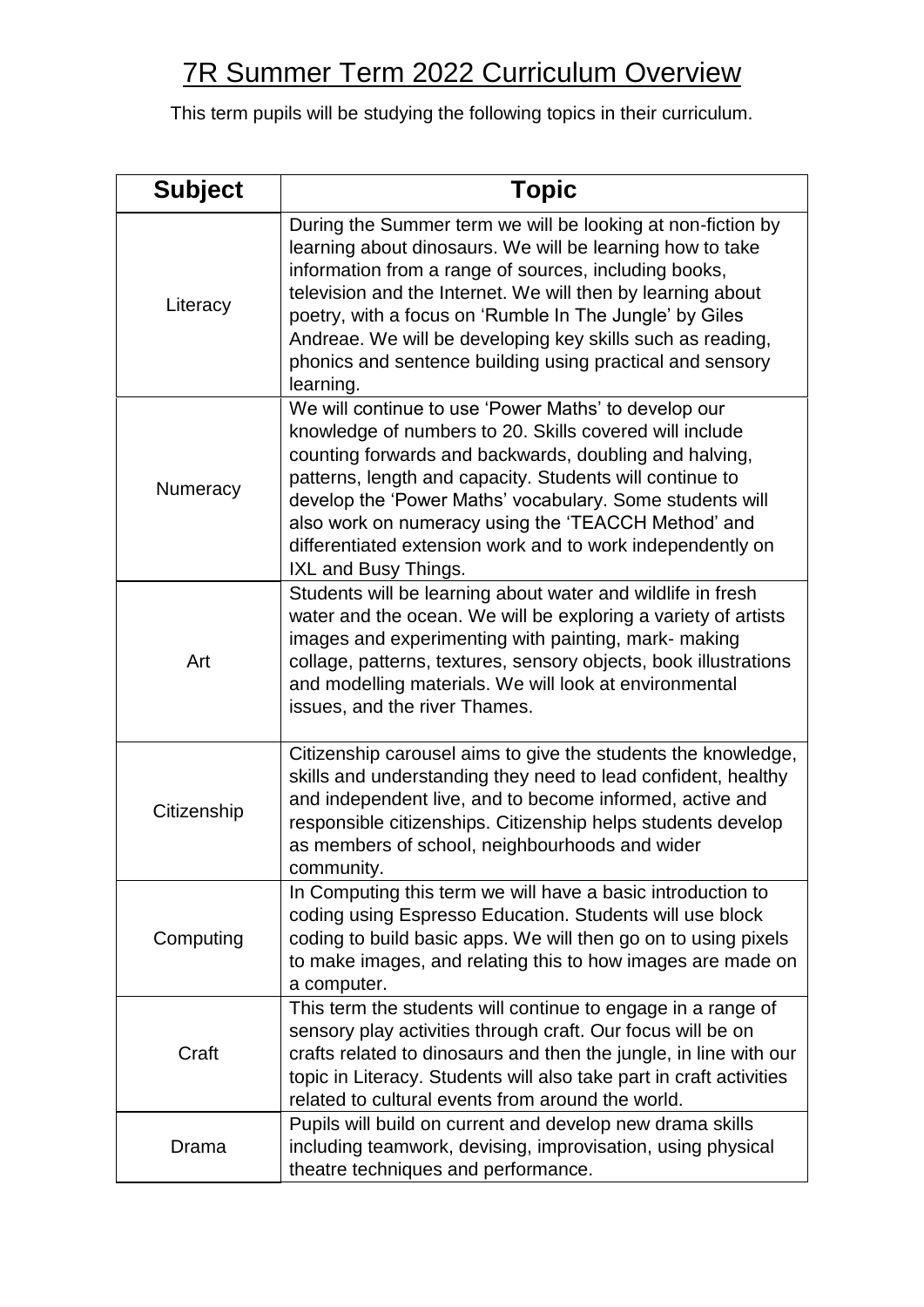|                    | Students to enact stories and scenes from Aesop Fables<br>including The Hare and the Tortoise and The Lion and the<br>Mouse.                                                                                                                                                                                                                                                                                                                                                                                                                                                                                   |
|--------------------|----------------------------------------------------------------------------------------------------------------------------------------------------------------------------------------------------------------------------------------------------------------------------------------------------------------------------------------------------------------------------------------------------------------------------------------------------------------------------------------------------------------------------------------------------------------------------------------------------------------|
| <b>Humanities</b>  | This term we will be learning about dinosaurs, including types<br>of dinosaur, how they became extinct, and finding out how<br>scientists today know about dinosaurs. We will then move on<br>to learning about jungle habitats. Learning will be related to<br>the topics being covered in Literacy, and will take a<br>multisensory approach.                                                                                                                                                                                                                                                                |
| Lego Therapy       | In Lego therapy we will be learning about the associated rules<br>and roles. Pupils will practice communicating with others to<br>build different Lego structures, which will include listening to<br>others; turn taking, problem solving and making a shared<br>decision.                                                                                                                                                                                                                                                                                                                                    |
| <b>Life Skills</b> | This term we will be thinking about dressing ourselves, and<br>dressing appropriately. We will identify clothing and where on<br>the body it is worn. We will choose preferences for clothing,<br>and understand what clothing is appropriate for different<br>activities.                                                                                                                                                                                                                                                                                                                                     |
| <b>Music</b>       | Term 3 subject is 'Melody'. Students have so far covered<br>'Rhythm and Beats' in term 1 and 'Chords and playing as a<br>Group' in Term 2. This term, students will be concentrating on<br>using individual notes to both improvise freely and learn<br>structured famous tunes. They will use a combination of<br>virtual electronic simulated instruments plugged into the class<br>PA system as well as keyboards, guitars, xylophones and<br>even a theremin (think of the Doctor Who theme song). The<br>emphasis will be on free expression and reacting to the<br>sounds that they hear and experience. |
| <b>PE</b>          | Students will practise and develop the basic principles and<br>skills associated with striking and fielding games. The games<br>we will focus on this term include, cricket, hockey and tennis.<br>Students will continue to work on individual skills such as<br>control, passing, catching and basic team communication.                                                                                                                                                                                                                                                                                     |
| <b>Play Skills</b> | Water play Imagining and thinking<br>Students draw on their own experiences to stimulate talk and<br>discussion. Take part in role play, explore and recognise<br>features of the natural world. Students share ideas and agree<br>on the props and the story line. They design and create<br>environments for their stories.                                                                                                                                                                                                                                                                                  |
| <b>PSHE</b>        | <b>Module - Health and Wellbeing</b><br>(Growing and Changing) - Personal Hygiene<br>Students will be exploring their knowledge about body parts<br>(including private) and show an awarness that we need to<br>keep them clean.<br>Students will increase their understanding of the the personal<br>hygiene, especially during puberty. Students will show<br>knowledge of the items we need to support personal hygiene.<br>Students will learn simple hygiene routines that can stop                                                                                                                       |